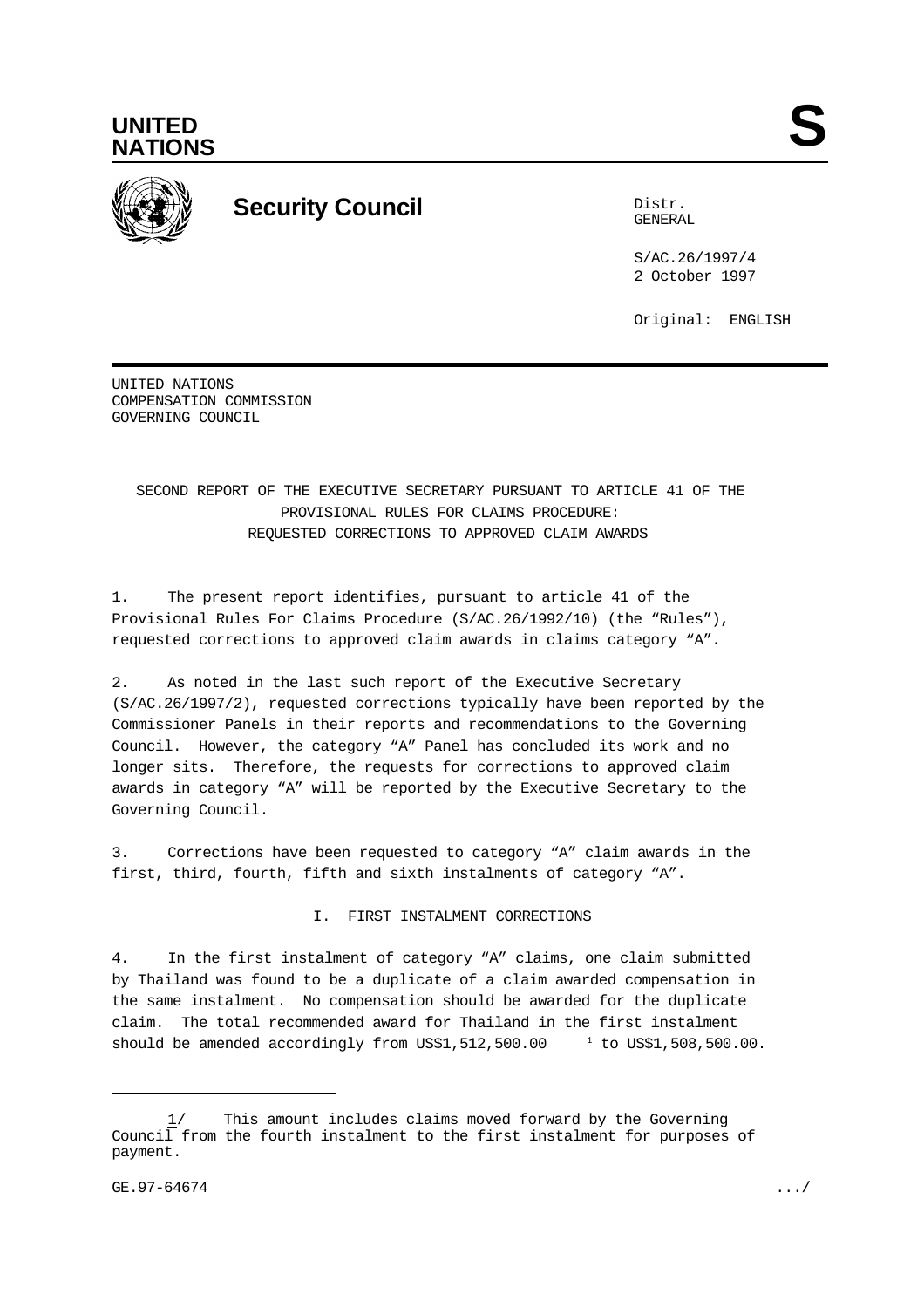S/AC.26/1997/4 Page 2

#### II. THIRD INSTALMENT CORRECTIONS

5. In the third instalment of category "A" claims, four claims were found to be duplicates of claims previously awarded compensation. They include three claims submitted by Jordan and one claim submitted by Sri Lanka. No compensation should be awarded for the duplicate claims. The total recommended award for those countries in the third instalment should be amended as follows:

# Requested corrections to approved claim awards in category "A": Third instalment

| Country   | Previous Total<br>Recommended Award<br>(US\$) | Corrected Total<br>Recommended Award<br>(USS) |
|-----------|-----------------------------------------------|-----------------------------------------------|
| Jordan    | 93, 314, 000.00                               | 93,304,000.00                                 |
| Sri Lanka | 52,457,000.00                                 | 52,453,000.00                                 |

#### III. FOURTH INSTALMENT CORRECTIONS

6. In the fourth instalment of category "A" claims, one claim submitted by India was found to be a duplicate of a claim previously awarded compensation. No compensation should be awarded for the duplicate claim. The total recommended award for India in the fourth instalment should be amended accordingly from US\$144,894,500.00 to US\$144,890,500.00.

#### IV. FIFTH INSTALMENT CORRECTIONS

7. In the fifth instalment of category "A" claims, four claims were found to be duplicates of claims previously awarded compensation. They include one claim submitted by Bangladesh, one submitted by India, one submitted by Jordan and one submitted by the United Kingdom. No compensation should be awarded for the duplicate claims. One family claim, submitted by Canada, in the amount of US\$4,000 should be amended to US\$8,000. The total recommended award for each of these countries in the fifth instalment should be amended as follows:

| Country    | Previous Recommended<br>Award (US\$) | Corrected Recommended<br>Award (US\$) |
|------------|--------------------------------------|---------------------------------------|
| Bangladesh | 52,351,000.00                        | 52,348,500.00                         |
| Canada     | 386,500.00                           | 390,500.00                            |

## Requested corrections to approved claim awards in category "A": Fifth instalment